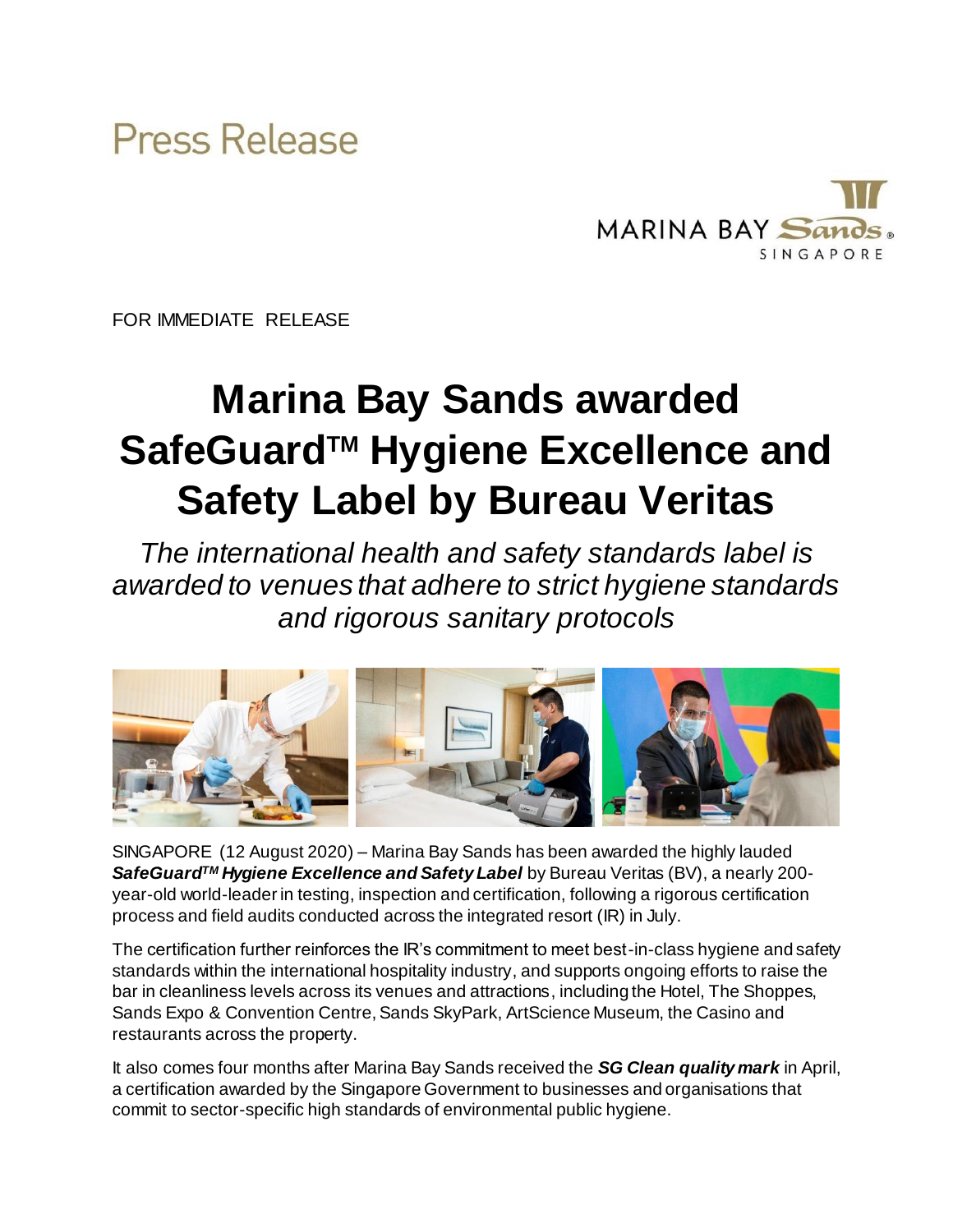## Press Release



The BV SafeGuard™ Hygiene Excellence and Safety Label is designed to support the operational restart activities in the hospitality and restaurant industries globally. As a recipient of this Label, Marina Bay Sands has demonstrated that it has achieved set standards that keep hygiene and safety at the forefront, and mitigated the risk of virus spread across property.

As part of the audit process carried out in July, Bureau Veritas reviewed the implementation of the IR's safety and hygiene protocols, which include standard operating procedures on social distancing and cleaning; guidance in using Personal Protective Equipment (PPE); staff training as well as communications. As an independent third-party partner to Marina Bay Sands, BV also ensured that the IR is following industry best practices, local laws and requirements, and leading medical expertise to achieve hygiene excellence.

The SafeGuard™ Label is part of the "Restart Your Business with BV" programme, which has certified over 600 businesses globally to date.

Mr. Juliano Cardoso, Executive Vice President, CIF Asia Pacific and Middle East said: "For nearly 200 years, Bureau Veritas has been a catalyst of trust in our communities. We are proud to partner with Marina Bay Sands to keep hygiene and safety at the forefront of its operations. The Bureau Veritas SafeGuard**TM** label is synonymous with impartiality and expertise, and Marina Bay Sands can be confident that its integrated resort is compliant with the industry's strongest safety standards and hygiene protocols, built on a foundation of excellence, and science-based evidence."

Mr. Paul Town, Senior Vice President of Resort Operations at Marina Bay Sands, said: "As we continue to adapt to the evolving environment, having a rigorous regime with the highest standards of hygiene and safety protocols is the new baseline. The Bureau Veritas certification is testament to our commitment to raise standards in safety and hygiene excellence, and to give assurance and peace of mind to our guests as we welcome them back."

Since the COVID-19 situation began in January, Marina Bay Sands has scaled up its hygiene and sanitisation measures and redesigned its operational processes to adapt to the new environment and expectations. This ramped up despite the IR's nearly three-month closure between April and June this year, with over 40 taskforces formed to look into every aspect of business operations.

During this period, the IR had trialed and implemented a series of new hygiene and safety measures, using technological innovation where possible. The result is a renewed hospitality experience as the IR started welcoming guests again. More information on Marina Bay Sands' safety and hygiene measures can be foun[d here](https://www.marinabaysands.com/company-information/sands-clean-and-safe.html).